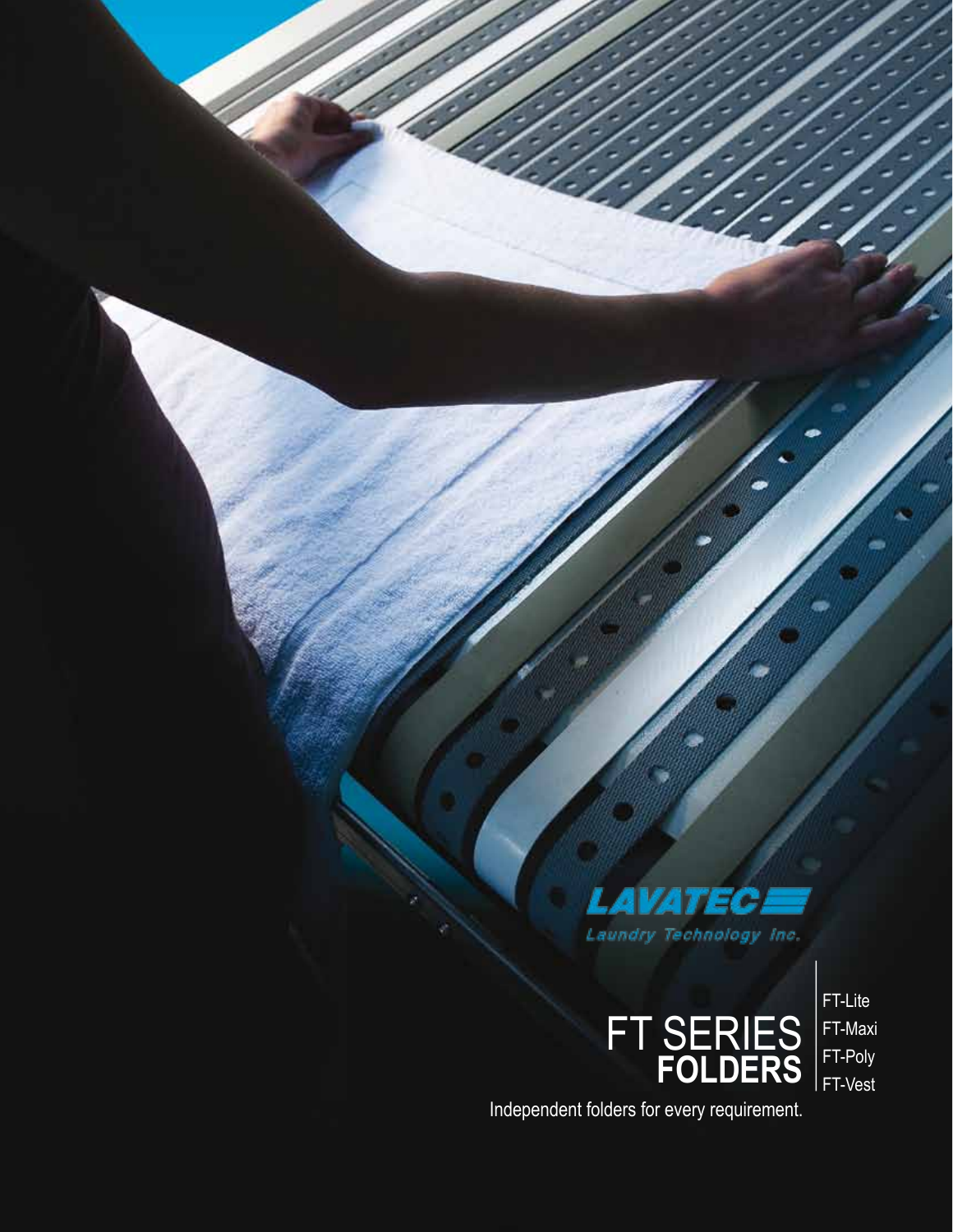FT SERIES A FOLDER FOR EVERY REQUIREMENT





**A folder is a highly important item in a laundry. On the one hand it is the final point for all the processes, and must maintain the same level of quality as that obtained during washing, drying and ironing. On the other, it provides the final impression given by the items. This is why Girbau has developed a wide range of folding machinery, because every laundry has its particular standards of quality and its requirements; and because the folder is not just another step, but rather the touch that provides the final finishing.**

With the FT folder series, Girbau has created a range capable of folding any type of article with efficiency and quality, adapting to the demands of each particular laundry. The size of the laundry items, the type of fold, the material, the level of quality ... each laundry is a world in itself and each world finds an answer with the FT Series.

With the FT folders, Girbau reinforces its Easy & Best Solutions philosophy: creating flexible laundry solution packages that are adapted to any sector, so that each customer can easily find the solution they are looking for in terms of laundry products and services.

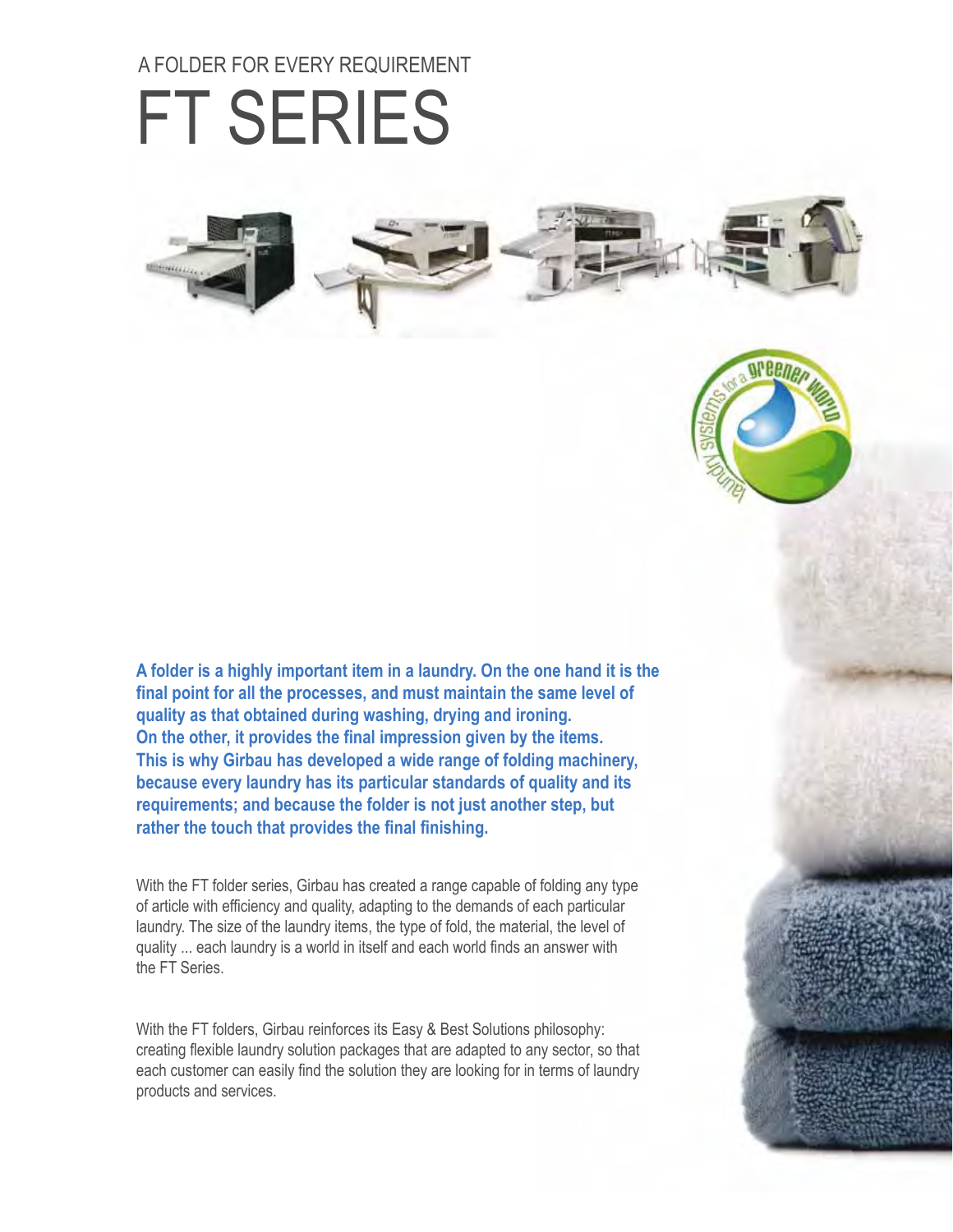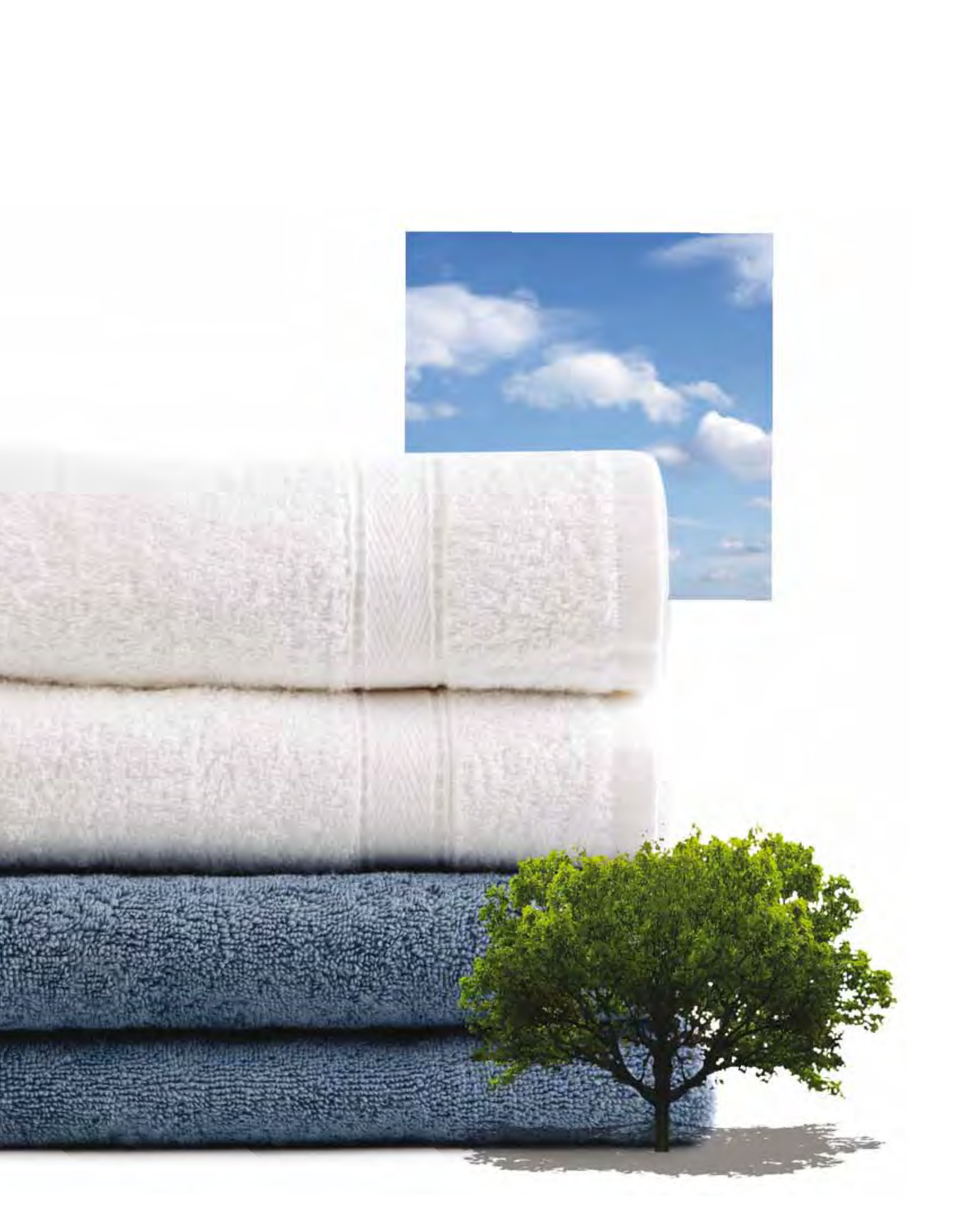ECONOMY AND SIMPLICITY IN A COMPACT FORM

# FT-LITE<sup>(</sup>

**The FT-LITE is designed for folding towels and other articles of towelling , airline blankets and similar items. In addition, it accepts everything from small articles to large-scale items (1,200mm x 2,400mm).**



The LITE range is Girbau's simple and economic answer to folding requirements. Good solutions do not have to be complicated or expensive.

Simplicity of operation, low maintenance and an affordable price. These are the features of the new Girbau LITE line of finishing machinery, designed for laundries where reliability, productivity and profitability are priority factors.



#### **SECONDARY FOLD AND STACKING**

The FT-Lite folder can perform a secondary half cross fold with a rotary stacker (stack & fold). This fold is The items return from the stacker to the operator on a

discharge belt.

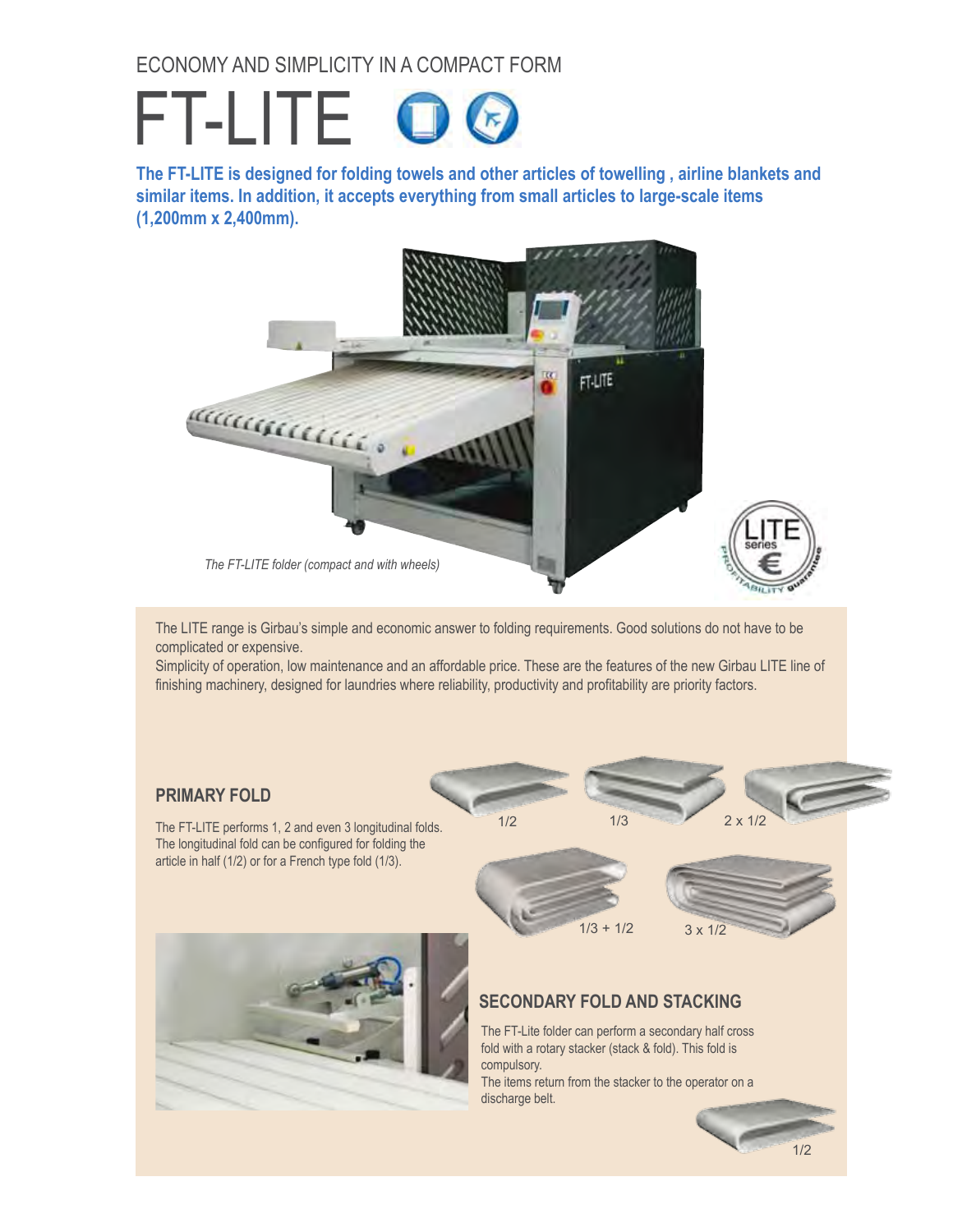## **TECHNOLOGY**

#### **MANUAL FEEDING**

The feeding is performed manually on the feeding table. The table is ftted with indicators that aid in centring the item.

#### **PRIMARY FOLDING WITH BLOWING SYSTEM AND BELT REVERSING**

In the first 2 cross folds, reversal and a blowing system are used, while the fnal fold is performed with reversal and blade.

These folded are carried out without stopping the belts, thereby achieving an optimum treatment of the linen and a high productivity.

#### **SECONDARY FOLD WITH STACKER (STACK & FOLD)**

The secondary half fold is performed with a rotary stacker (stack & fold). The piles return from the stacker to the operator position on a discharge belt.

#### **EASY TO USE TOUCH SCREEN GRAPHIC CONTROL**

The FT-LITE incorporates an easy to use touch screen control system in colour, together with the basic operating programs.









### **PRODUCTIVITY**

The technology applied in the FT-LITE ensures high productivity. Production can reach over 1000 items per hour, depending on type of article introduced, the type of folding and the skill of the operator.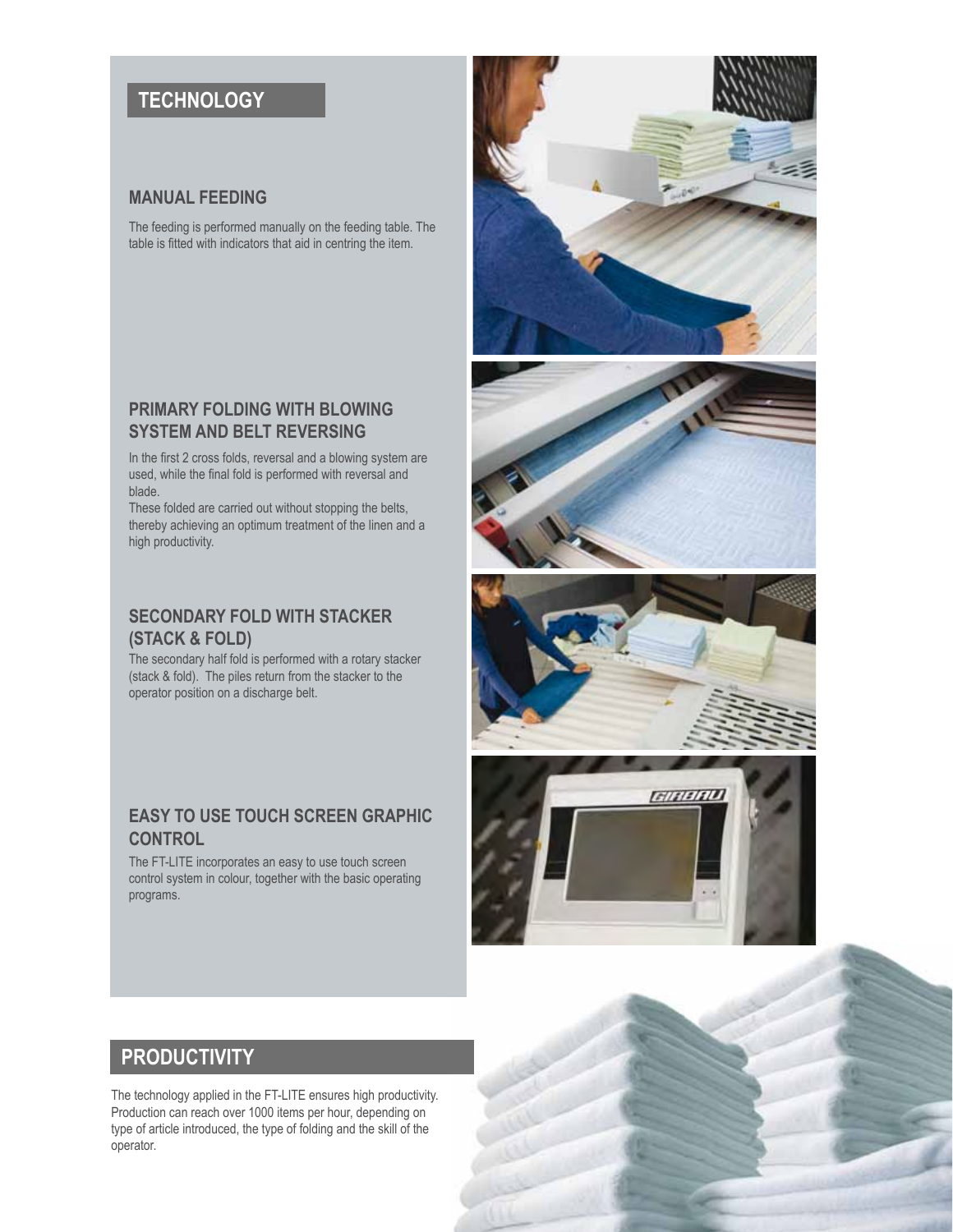QUALITY AND PRODUCTIVITY AT JUST THE RIGHT PRICE

## FT-MAXI OOG

### **MORE FEATURES, LESS SPACE**

**The FT-MAXI is a multiuse folder designed for folding, classifying and stacking items of towelling or similar.**



#### **VERSATILE AND MULTIUSE: DESIGNED WITH YOUR BUSINESS IN MIND**

The compact design of the **FT-MAXI** allows you to make the most of its multiuse features, since it allows a mixture of different sized articles to be inserted while taking up very little room in your laundry (less than 4 metres).

#### **PRIMARY FOLD**

A blowing system is used for the primary fold, with an air jet that is adjusted to match the size of the article. It can perform 1 fold (in half) or 2 folds (French or 1/3 type).





#### **SECONDARY FOLD**

A conveyor reversing system, together with a powerful air jet, allows 1 or 2 cross folds to be performed.

The belts used in the cross folding are elastic, contributing to a quality folding and aiding access to the articles in the event of jamming.





The FT-MAXI automatically selects the laundry items and stacks them into three categories (up to four with the 4 stacker option), using stacking flaps.

The system includes a discharge conveyor that can be configured with its output to the left or right and in a forward or backward direction, according to the requirements.

A sloping conveyor delivers the piles of linen at a height that is accessible for the operator.

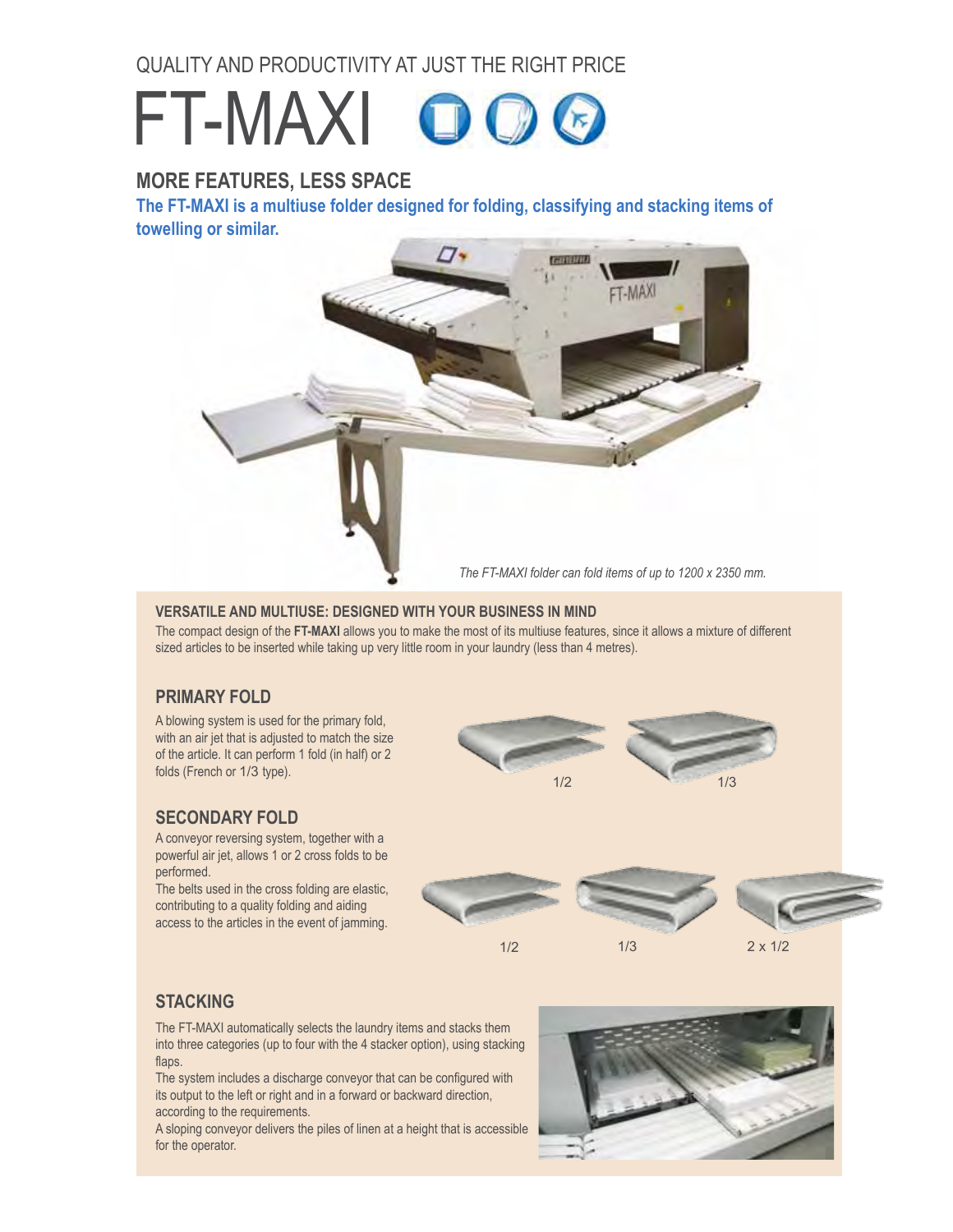## **TECHNOLOGY**

#### **FEEDING TABLE INDEPENDENT**

This folder is fed manually on an independent feeding table. The conveyors halt to allow the operators to feed in the linen, without affecting the production. In this way good quality feeding is assured.

The table is also fully ergonomic and height adjustable. Ergonomics and safety are omnipresent in the FT-MAXI.

#### **PRIMARY FOLDING WITH EXCLUSIVE BLOWING SYSTEM**

An air jet blowing system allows small and medium-sized articles to be folded without halting the conveyor, thus improving productivity without reducing folding quality.

#### **SECONDARY FOLDING USING REVERSING BELTS AND BLOWING**

The elastic belts that perform the cross folding are extremely adherent, providing a high folding quality while allowing items to be easily extracted should jamming occur.

#### **EASY TO USE TOUCH SCREEN GRAPHIC CONTROL**

The FT-MAXI folder incorporates a control and programming system. A system of easy to use icons that guide the user in operating the machine.

All Girbau machines incorporate this control, helping operators to learn and develop a range of skills in handling the different equipment.

## **OPTIONS**

The FT-MAXI is available with 4 stackers (1 additional to the standard machine) and the discharge conveyor can operate to the right or to the left.

600 mm wide stackers are available optionally.

## **PRODUCTIVITY**

The FT-MAXI's reliability means high productivity. According to the size of the items, production can reach up to 1,200 pieces /hour, depending on the type of article inserted, the type of folding and the operator's skill.